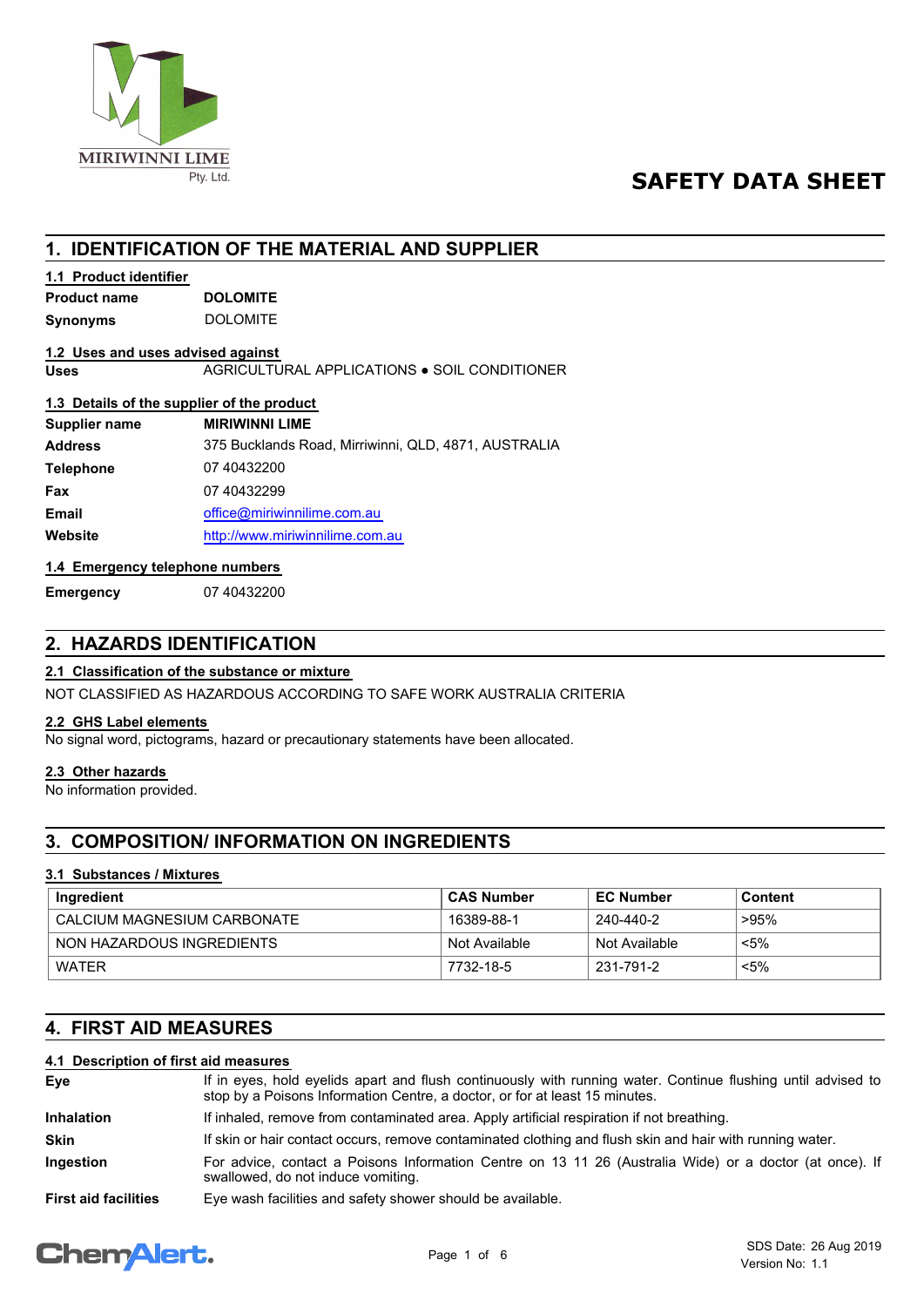#### **4.2 Most important symptoms and effects, both acute and delayed**

May cause irritation to the eyes, skin and respiratory system.

#### **4.3 Immediate medical attention and special treatment needed**

Treat symptomatically.

## **5. FIRE FIGHTING MEASURES**

#### **5.1 Extinguishing media**

Use an extinguishing agent suitable for the surrounding fire.

#### **5.2 Special hazards arising from the substance or mixture**

Non flammable. May evolve toxic gases if strongly heated. May evolve carbon oxides, calcium oxides and magnesium oxides when heated to decomposition.

#### **5.3 Advice for firefighters**

No fire or explosion hazard exists.

#### **5.4 Hazchem code**

None allocated.

## **6. ACCIDENTAL RELEASE MEASURES**

#### **6.1 Personal precautions, protective equipment and emergency procedures**

Wear Personal Protective Equipment (PPE) as detailed in section 8 of the SDS.

#### **6.2 Environmental precautions**

Prevent product from entering drains and waterways.

#### **6.3 Methods of cleaning up**

If spilt, collect and reuse where possible. If reuse is not possible, contain spillage, then collect and place in suitable containers for disposal. Avoid generating dust.

#### **6.4 Reference to other sections**

See Sections 8 and 13 for exposure controls and disposal.

# **7. HANDLING AND STORAGE**

#### **7.1 Precautions for safe handling**

Before use carefully read the product label. Use of safe work practices are recommended to avoid eye or skin contact and inhalation. Observe good personal hygiene, including washing hands before eating. Prohibit eating, drinking and smoking in contaminated areas.

#### **7.2 Conditions for safe storage, including any incompatibilities**

Store in a cool, dry, well ventilated area, removed from incompatible substances and foodstuffs. Ensure containers are adequately labelled, protected from physical damage and sealed when not in use.

#### **7.3 Specific end uses**

No information provided.

# **8. EXPOSURE CONTROLS / PERSONAL PROTECTION**

#### **8.1 Control parameters**

#### **Exposure standards**

No exposure standards have been entered for this product.

#### **Biological limits**

No biological limit values have been entered for this product.

#### **8.2 Exposure controls**

Avoid inhalation. Use in well ventilated areas. Where an inhalation risk exists, mechanical extraction ventilation is recommended. Maintain dust levels below the recommended exposure standard. **Engineering controls**

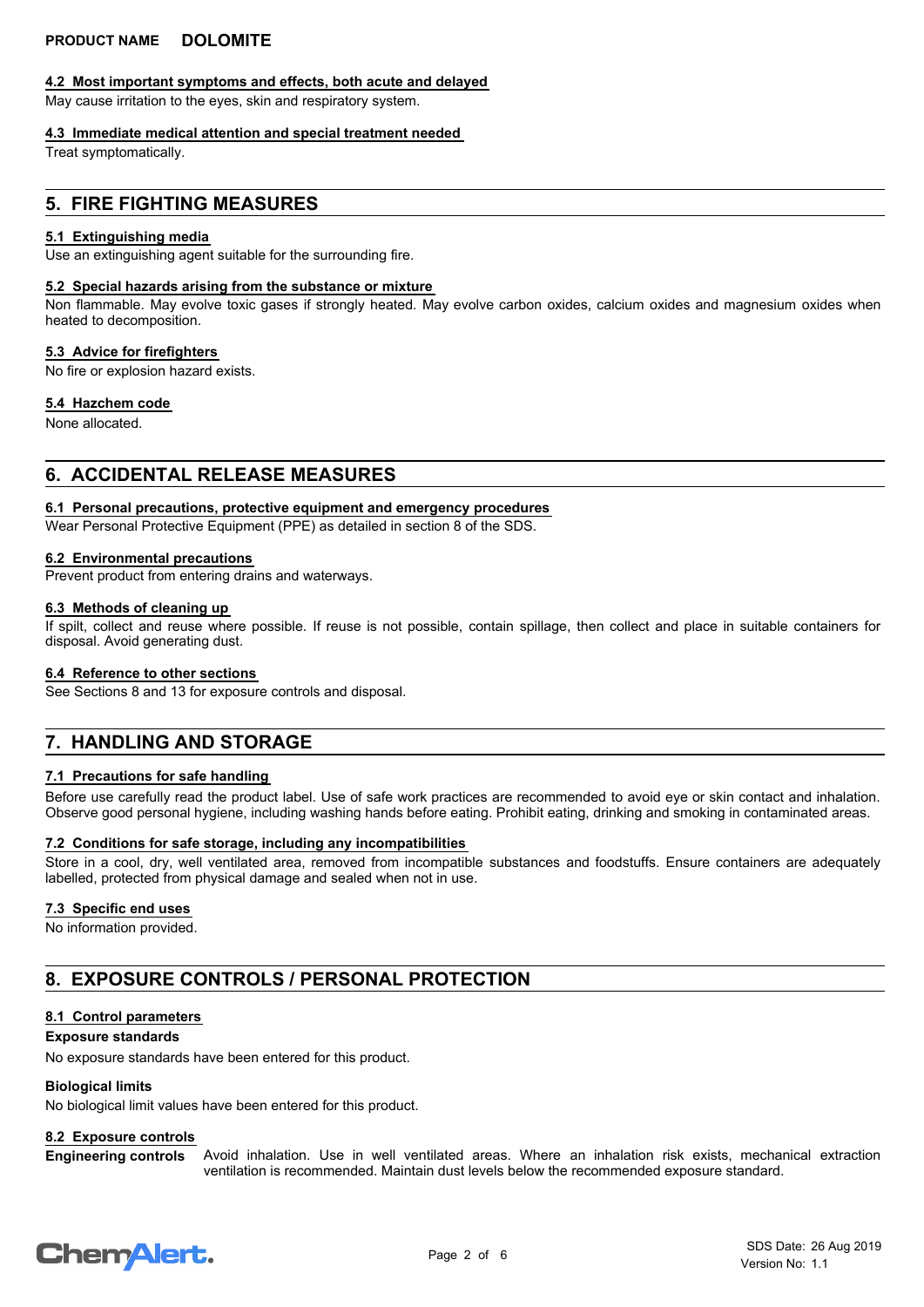#### **PPE**

**Eye / Face** Wear dust-proof goggles. **Hands** When using large quantities or where heavy contamination is likely, wear PVC or rubber gloves. **Body** When using large quantities or where heavy contamination is likely, wear coveralls. **Respiratory** Where an inhalation risk exists, wear a Class P1 (Particulate) respirator.



# **9. PHYSICAL AND CHEMICAL PROPERTIES**

### **9.1 Information on basic physical and chemical properties**

| <b>Appearance</b>                | <b>GREY/WHITE POWDER</b> |
|----------------------------------|--------------------------|
| Odour                            | <b>ODOURLESS</b>         |
| Flammability                     | NON FI AMMABI F          |
| <b>Flash point</b>               | <b>NOT RELEVANT</b>      |
| <b>Boiling point</b>             | <b>NOT RELEVANT</b>      |
| <b>Melting point</b>             | <b>NOT AVAILABLE</b>     |
| <b>Evaporation rate</b>          | <b>NOT RELEVANT</b>      |
| рH                               | <b>NOT AVAILABLE</b>     |
| <b>Vapour density</b>            | <b>NOT AVAILABLE</b>     |
| <b>Specific gravity</b>          | <b>NOT AVAILABLE</b>     |
| Solubility (water)               | <b>INSOLUBLE</b>         |
| Vapour pressure                  | NOT RFI FVANT            |
| <b>Upper explosion limit</b>     | NOT RFI FVANT            |
| <b>Lower explosion limit</b>     | <b>NOT RELEVANT</b>      |
| <b>Partition coefficient</b>     | <b>NOT AVAILABLE</b>     |
| <b>Autoignition temperature</b>  | <b>NOT RELEVANT</b>      |
| <b>Decomposition temperature</b> | <b>NOT AVAILABLE</b>     |
| Viscositv                        | <b>NOT AVAILABLE</b>     |
| <b>Explosive properties</b>      | <b>NOT AVAILABLE</b>     |
| <b>Oxidising properties</b>      | <b>NOT AVAILABLE</b>     |
| Odour threshold                  | <b>NOT AVAILABLE</b>     |
|                                  |                          |

# **10. STABILITY AND REACTIVITY**

#### **10.1 Reactivity**

Calcium carbonate reacts with acids and acidic salts to generate gaseous carbon dioxide with effervescence (bubbling). The reaction with concentrated solutions of acids is rapid and exothermic. The effervesence can create extensive foaming. Ignites on contact with fluorine.

#### **10.2 Chemical stability**

Stable under recommended conditions of storage.

#### **10.3 Possibility of hazardous reactions**

Polymerization will not occur.

#### **10.4 Conditions to avoid**

Avoid heat, sparks, open flames and other ignition sources.

#### **10.5 Incompatible materials**

Incompatible with acids (e.g. nitric acid), fluorine, aluminium (hot) and ammonium salts.

#### **10.6 Hazardous decomposition products**

May evolve carbon oxides, calcium oxides and magnesium oxides when heated to decomposition.

# **11. TOXICOLOGICAL INFORMATION**

# **ChemAlert.**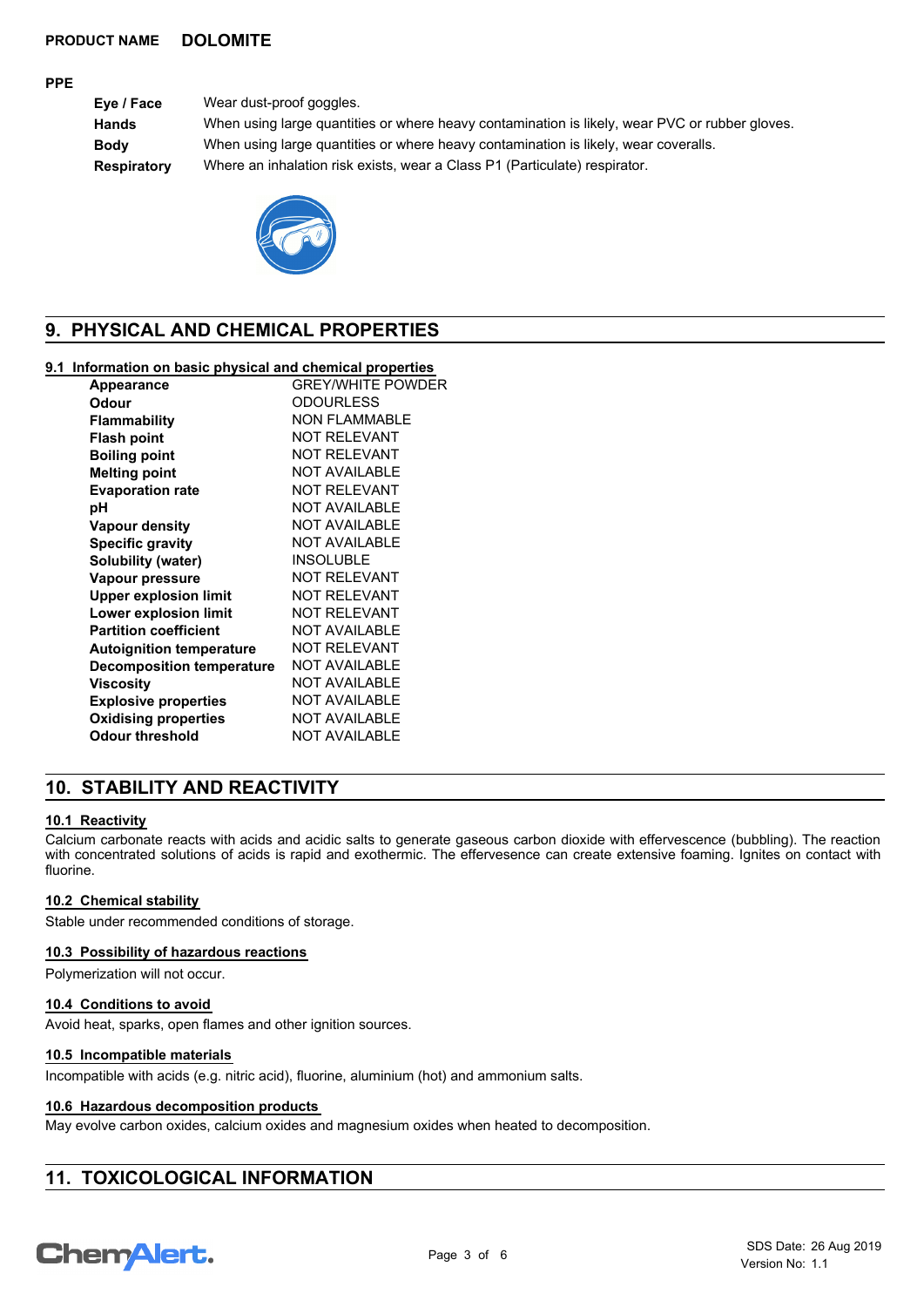#### **11.1 Information on toxicological effects**

| <b>Acute toxicity</b>              | This product is expected to be of low toxicity. Based on available data, the classification criteria are not met.      |  |
|------------------------------------|------------------------------------------------------------------------------------------------------------------------|--|
| <b>Skin</b>                        | Not classified as a skin irritant. Contact may result in mild irritation, redness, pain and rash.                      |  |
| Eye                                | Contact may result in irritation, lacrimation, pain and redness.                                                       |  |
| <b>Sensitisation</b>               | Not classified as causing skin or respiratory sensitisation.                                                           |  |
| <b>Mutagenicity</b>                | Not classified as a mutagen.                                                                                           |  |
| Carcinogenicity                    | Not classified as a carcinogen.                                                                                        |  |
| <b>Reproductive</b>                | Not classified as a reproductive toxin.                                                                                |  |
| STOT - single<br>exposure          | Irritating to the respiratory system. Over exposure may result in irritation of the nose and throat, with<br>coughing. |  |
| <b>STOT</b> - repeated<br>exposure | Not classified as causing organ damage from repeated exposure.                                                         |  |
| <b>Aspiration</b>                  | Not relevant.                                                                                                          |  |

# **12. ECOLOGICAL INFORMATION**

#### **12.1 Toxicity**

Calcium carbonate occurs naturally in a wide variety of substances including limestone, marble and egg shells. It is not anticipated to cause adverse environmental effects.

#### **12.2 Persistence and degradability**

Dissolved calcium carbonate dissociates into calcium and carbonate ions. Calcium ions will be assimilated by living organisms in the water and the carbonate will become part of the carbon cycle.

#### **12.3 Bioaccumulative potential**

This product does not bioaccumulate.

#### **12.4 Mobility in soil**

Due to its limited solubility, calcium carbonate precipitates and deposits on the sediment.

#### **12.5 Other adverse effects**

Avoid contamination of drains and waterways.

## **13. DISPOSAL CONSIDERATIONS**

#### **13.1 Waste treatment methods**

**Waste disposal**

Ensure product is covered with moist soil to prevent dust generation and dispose of to approved Council landfill. Contact the manufacturer/supplier for additional information (if required).

**Legislation Dispose of in accordance with relevant local legislation.** 

# **14. TRANSPORT INFORMATION**

#### **NOT CLASSIFIED AS A DANGEROUS GOOD BY THE CRITERIA OF THE ADG CODE, IMDG OR IATA**

|                                     | <b>LAND TRANSPORT (ADG)</b> | <b>SEA TRANSPORT (IMDG / IMO)</b> | AIR TRANSPORT (IATA / ICAO) |
|-------------------------------------|-----------------------------|-----------------------------------|-----------------------------|
| 14.1 UN Number                      | None allocated.             | None allocated.                   | None allocated.             |
| 14.2 Proper<br><b>Shipping Name</b> | None allocated.             | None allocated.                   | None allocated.             |
| 14.3 Transport<br>hazard class      | None allocated.             | None allocated.                   | None allocated.             |
| 14.4 Packing Group                  | None allocated.             | None allocated.                   | None allocated.             |

## **14.5 Environmental hazards**

No information provided.

#### **14.6 Special precautions for user**

**Hazchem code** None allocated.

# **ChemAlert.**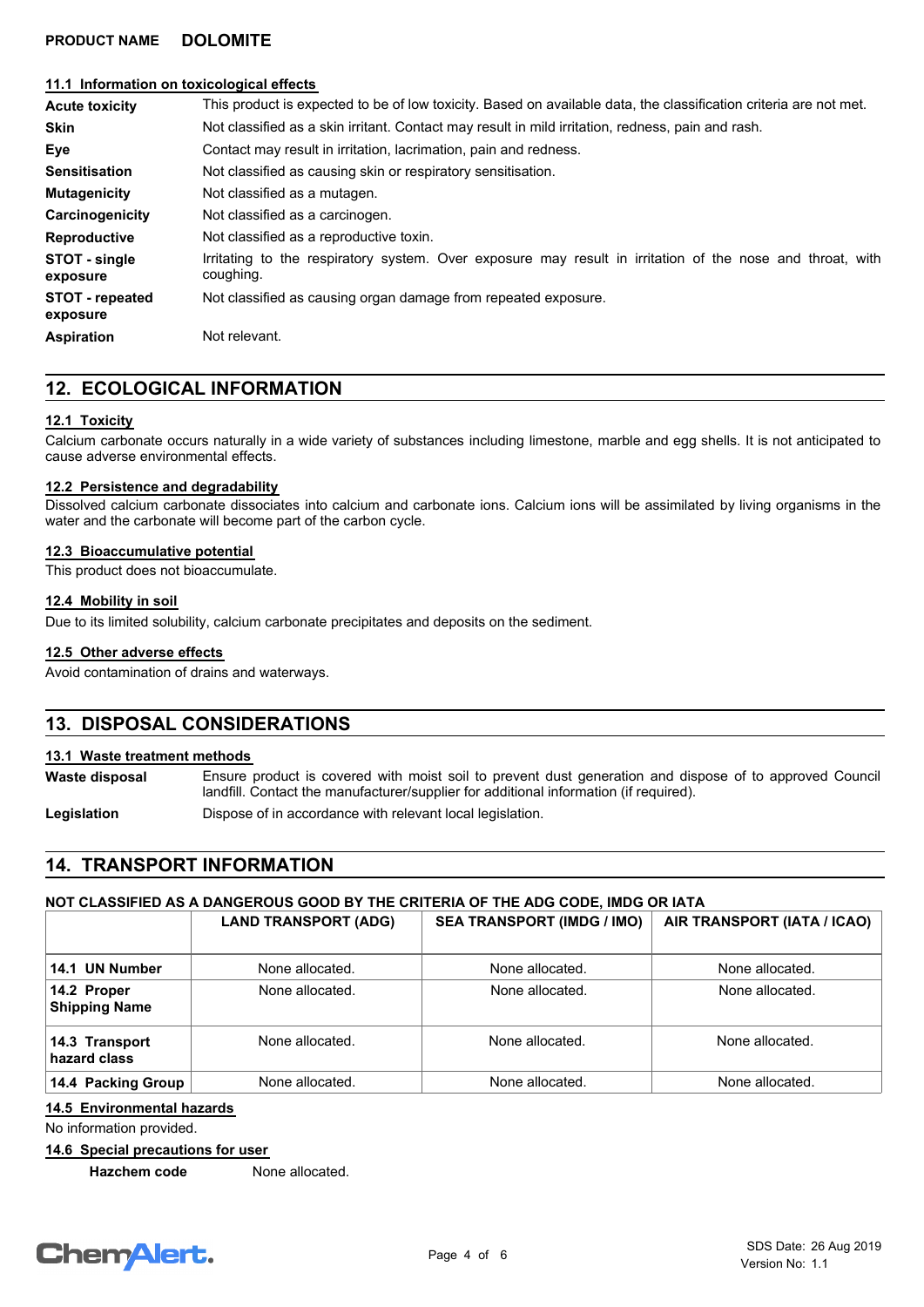# **15. REGULATORY INFORMATION**

| 15.1 Safety, health and environmental regulations/legislation specific for the substance or mixture |                                                                                                                                                                    |  |
|-----------------------------------------------------------------------------------------------------|--------------------------------------------------------------------------------------------------------------------------------------------------------------------|--|
| <b>Poison schedule</b>                                                                              | A poison schedule number has not been allocated to this product using the criteria in the Standard for the<br>Uniform Scheduling of Medicines and Poisons (SUSMP). |  |
| <b>Classifications</b>                                                                              | Safework Australia criteria is based on the Globally Harmonised System (GHS) of Classification and<br>Labelling of Chemicals.                                      |  |
| <b>Inventory listings</b>                                                                           | <b>AUSTRALIA: AICS (Australian Inventory of Chemical Substances)</b><br>All components are listed on AICS, or are exempt.                                          |  |

## **16. OTHER INFORMATION**

RESPIRATORS: In general the use of respirators should be limited and engineering controls employed to avoid exposure. If respiratory equipment must be worn ensure correct respirator selection and training is undertaken. Remember that some respirators may be extremely uncomfortable when used for long periods. The use of air powered or air supplied respirators should be considered where prolonged or repeated use is necessary. **Additional information**

> EXPOSURE CONTROL: If utilised in a closed system the potential for over exposure is reduced. If not used in a closed system, local exhaust ventilation is recommended to control exposure. Provide eye wash and safety shower in close proximity to points of potential exposure. Where the potential for an inhalation risk exists, an approved respirator may be required. Do not eat, store, consume food, tobacco or drink in areas where product is used.

PERSONAL PROTECTIVE EQUIPMENT GUIDELINES:

The recommendation for protective equipment contained within this report is provided as a guide only. Factors such as form of product, method of application, working environment, quantity used, product concentration and the availability of engineering controls should be considered before final selection of personal protective equipment is made.

HEALTH EFFECTS FROM EXPOSURE:

It should be noted that the effects from exposure to this product will depend on several factors including: form of product; frequency and duration of use; quantity used; effectiveness of control measures; protective equipment used and method of application. Given that it is impractical to prepare a report which would encompass all possible scenarios, it is anticipated that users will assess the risks and apply control methods where appropriate.

#### **Abbreviations**

| <b>ACGIH</b>      | American Conference of Governmental Industrial Hygienists                            |
|-------------------|--------------------------------------------------------------------------------------|
| CAS#              | Chemical Abstract Service number - used to uniquely identify chemical compounds      |
| <b>CNS</b>        | <b>Central Nervous System</b>                                                        |
| EC No.            | EC No - European Community Number                                                    |
| <b>EMS</b>        | Emergency Schedules (Emergency Procedures for Ships Carrying Dangerous               |
|                   | Goods)                                                                               |
| <b>GHS</b>        | Globally Harmonized System                                                           |
| <b>GTEPG</b>      | Group Text Emergency Procedure Guide                                                 |
| <b>IARC</b>       | International Agency for Research on Cancer                                          |
| <b>LC50</b>       | Lethal Concentration, 50% / Median Lethal Concentration                              |
| LD50              | Lethal Dose, 50% / Median Lethal Dose                                                |
| mg/m <sup>3</sup> | Milligrams per Cubic Metre                                                           |
| OEL.              | Occupational Exposure Limit                                                          |
| рH                | relates to hydrogen ion concentration using a scale of 0 (high acidic) to 14 (highly |
|                   | alkaline).                                                                           |
| ppm               | Parts Per Million                                                                    |
| STEL              | Short-Term Exposure Limit                                                            |
| STOT-RE           | Specific target organ toxicity (repeated exposure)                                   |
| STOT-SE           | Specific target organ toxicity (single exposure)                                     |
| <b>SUSMP</b>      | Standard for the Uniform Scheduling of Medicines and Poisons                         |
| <b>SWA</b>        | Safe Work Australia                                                                  |
| <b>TLV</b>        | <b>Threshold Limit Value</b>                                                         |
| TWA               | Time Weighted Average                                                                |